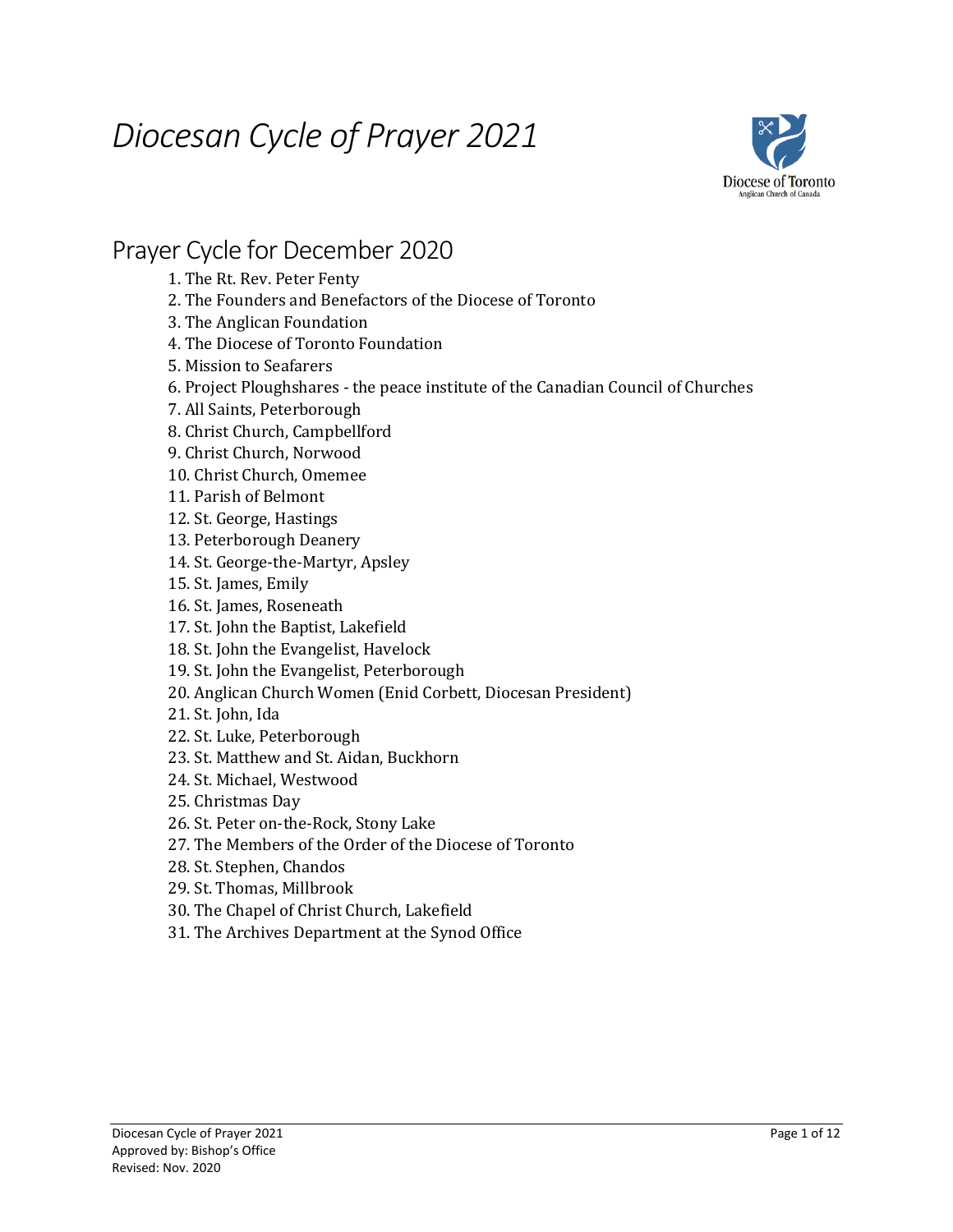# Prayer Cycle for January 2021

- 1. The Diocese of Toronto
- 2. All Saints, Kingsway
- 3. Etobicoke-Humber Deanery
- 4. Atonement, Alderwood
- 5. Christ Church St. James
- 6. Christ the King
- 7. Church of South India (CSI), Toronto
- 8. San Lorenzo-Dufferin
- 9. St. George on-the-Hill
- 10. Honorary Canons of St. James Cathedral
- 11. St. Joseph's Anglican Church
- 12. St. Margaret, New Toronto
- 13. St. Matthew, Islington
- 14. St. Matthias, Etobicoke
- 15. St. Paul the Apostle, Rexdale
- 16. Community of Deacons (Archdeacon Kyn Barker)
- 17. The Bishop's Committee on Discipleship
- 18. St. Philip, Etobicoke
- 19. St. Stephen, Downsview
- 20. Christ Church, Deer Park
- 21. Grace Church on-the-Hill
- 22. Messiah
- 23. St. Augustine of Canterbury
- 24. Canadian Council of Churches
- 25. St. Clement, Eglinton
- 26. St. Cuthbert, Leaside
- 27. St. John, York Mills
- 28. St. Leonard
- 29. St. Timothy, North Toronto
- 30. Transfiguration
- 31. Eglinton Deanery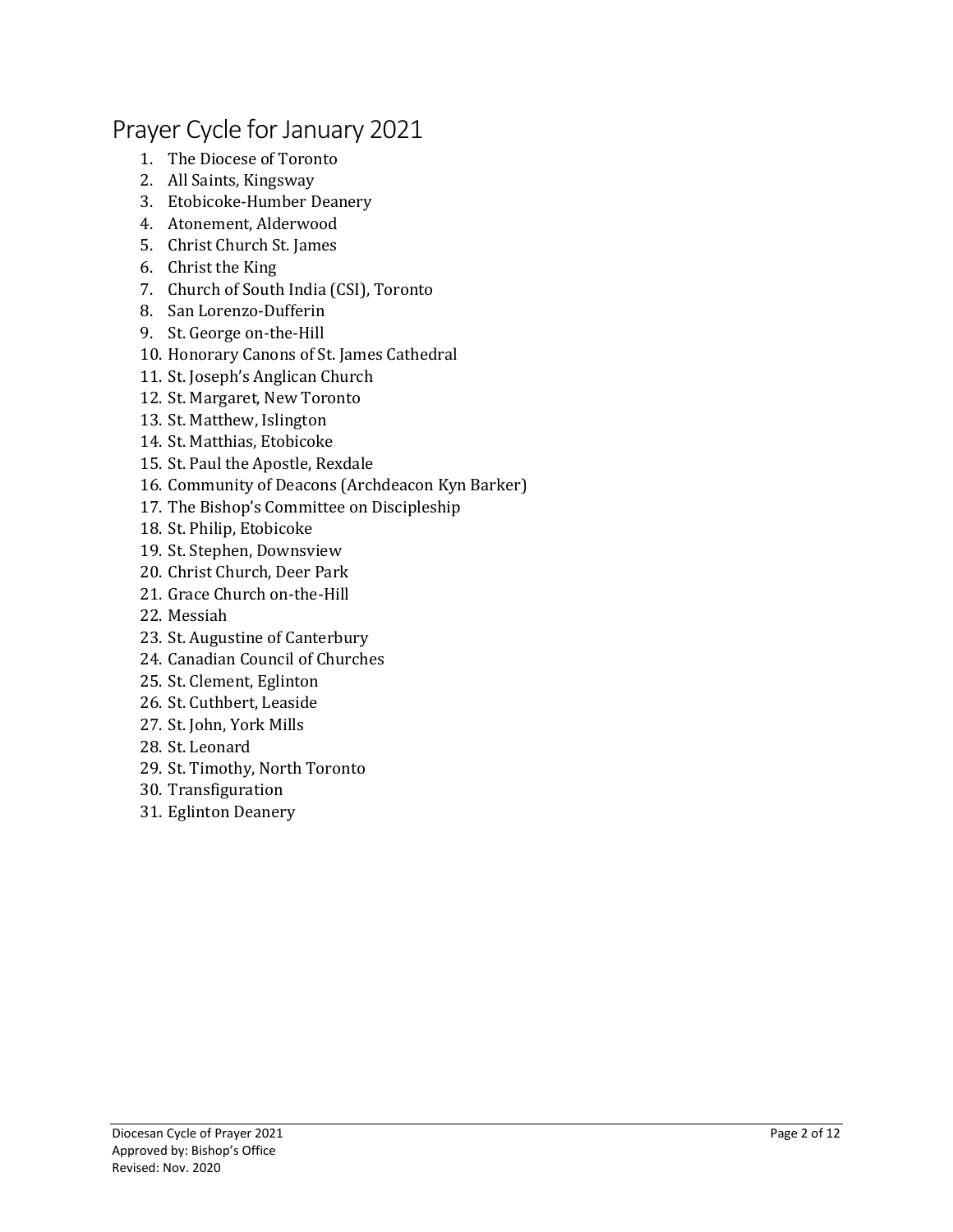#### Prayer Cycle February 2021

- 1. All Saints, King City
- 2. Christ Church, Holland Landing
- 3. Christ Church, Kettleby
- 4. Christ Church, Roches Point
- 5. Parish of Georgina
- 6. St. James the Apostle, Sharon
- 7. Holland Deanery
- 8. St. Mary Magdalene, Schomberg
- 9. Sisterhood of St. John the Divine
- 10. St. Paul, Newmarket
- 11. St. Stephen, Maple
- 12. Trinity Church, Aurora
- 13. The Episcopal Leadership Working Group
- 14. Bishop's Committee on Intercultural Ministry
- 15. Family Ministries
- 16. The Clergy of the Diocese of Toronto
- 17. Ash Wednesday
- 18. St. George, (Clarke) Newcastle
- 19. St. George, Grafton
- 20. Social Justice and Advocacy Department (Elin Goulden)
- 21. Durham & Northumberland Deanery
- 22. St. John the Evangelist, Port Hope
- 23. St. John, Bowmanville
- 24. The Rev. Canon John Anderson, Canon Pastor
- 25. The Diocesan Response Team
- 26. St. Mark, Port Hope
- 27. St. Paul, Brighton
- 28. Bishop Jenny Andison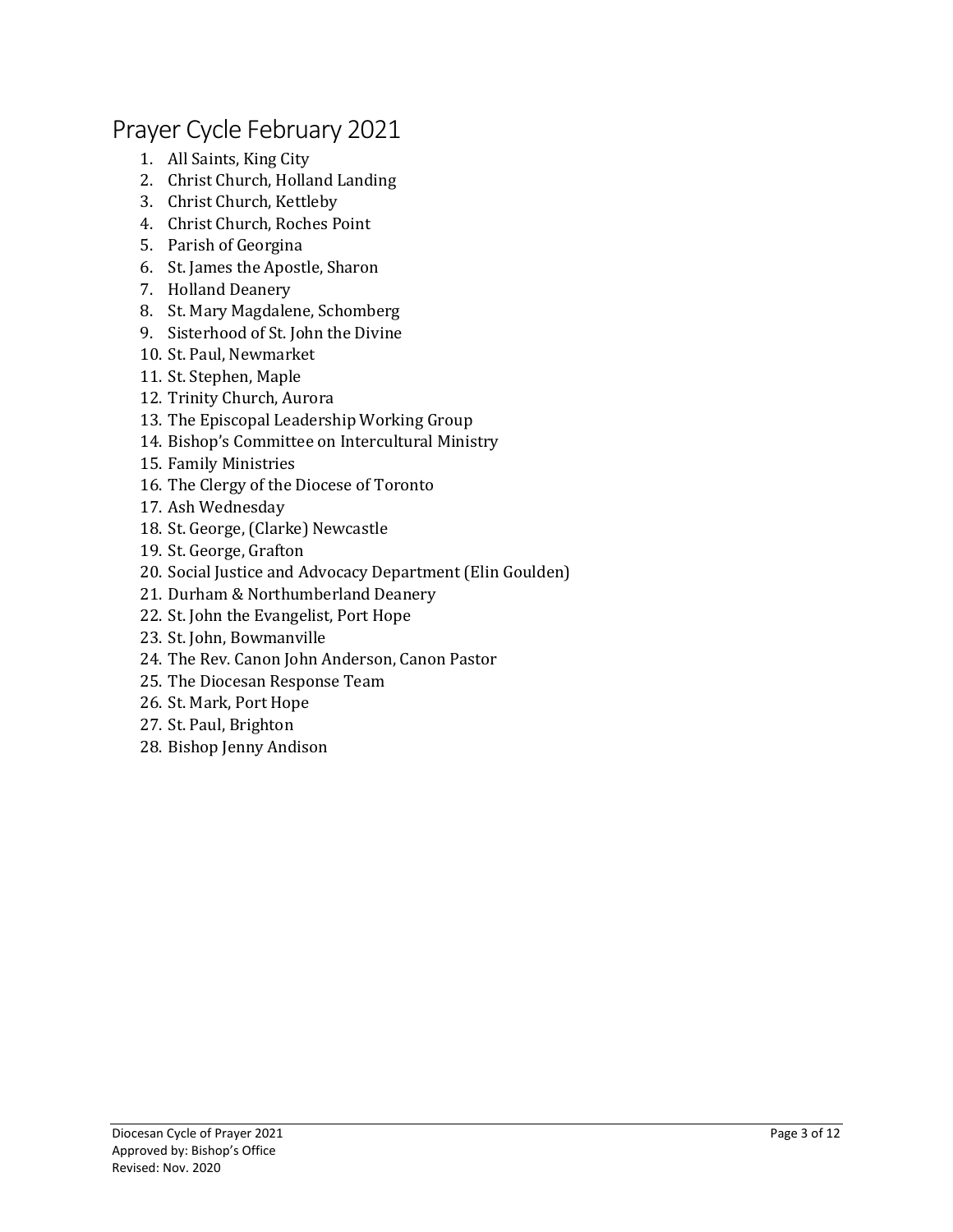## Prayer Cycle March 2021

- 1. St. Paul, Perrytown
- 2. St. Peter, Cobourg
- 3. St. Saviour, Orono
- 4. The Chapel of St. George, Gore's Landing
- 5. Threshold Ministries (formerly The Church Army)
- 6. The Anglican Fellowship of Prayer
- 7. Bishop Andrew Asbil
- 8. Holy Spirit of Peace
- 9. St. Bride, Clarkson
- 10. St. Elizabeth Church, Mississauga
- 11. St. Francis of Assisi
- 12. St. Hilary (Cooksville)
- 13. St. John the Baptist (Dixie)
- 14. Mississauga Deanery
- 15. St. Peter (Erindale)
- 16. St. Thomas a Becket (Erin Mills South)
- 17. Trinity-St. Paul, Port Credit
- 18. Trinity, Streetsville
- 19. Ascension, Don Mills
- 20. Our Saviour
- 21. York Mills Deanery
- 22. St. Cyprian
- 23. St. George on Yonge
- 24. St. John, Willowdale
- 25. Incarnation
- 26. St. Matthew the Apostle, Oriole
- 27. St. Theodore of Canterbury
- 28. Palm Sunday
- 29. Holy Week
- 30. Holy Week
- 31. Holy Week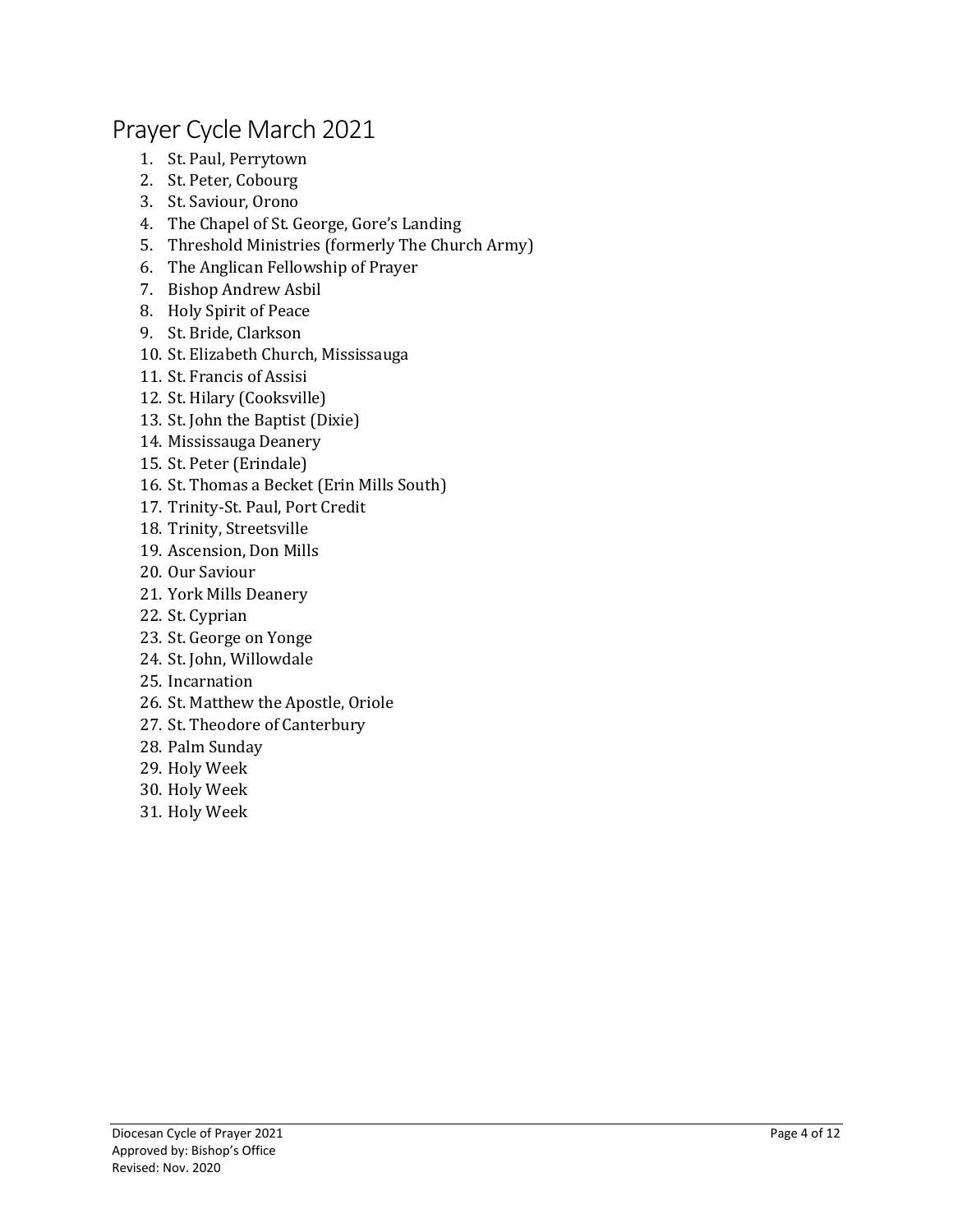# Prayer Cycle April 2021

- 1. Holy Week
- 2. Holy Week
- 3. Holy Week
- 4. Easter Day
- 5. St. John's Convent
- 6. The Incorporated Ministry at Flemingdon Park
- 7. Christ Church, Waubaushene
- 8. Good Samaritan, Port Stanton
- 9. Parish of Elmvale
- 10. Parish of Penetanguishene
- 11. Huronia Deanery
- 12. St. Athanasius, Orillia
- 13. St. David Anglican-Lutheran Church, Orillia
- 14. St. George, Fairvalley
- 15. St. James, Orillia
- 16. St. Luke, Price's Corners
- 17. The Diocesan ACW (Enid Corbett, President)
- 18. Primate's World Relief and Development Fund
- 19. St. Mark, Midland
- 20. St. Paul, Washago
- 21. Parish Administrators and Church Secretaries
- 22. Bishop's Committee on Creation Care
- 23. St. George Memorial, Oshawa
- 24. Diocesan Volunteer Corps
- 25. Vocations to Religious Life and Ordained Ministry
- 26. All Saints, Whitby
- 27. Ascension, Port Perry
- 28. Christ Memorial Church, Oshawa
- 29. St. George, Pickering (Ajax)
- 30. St. John, Whitby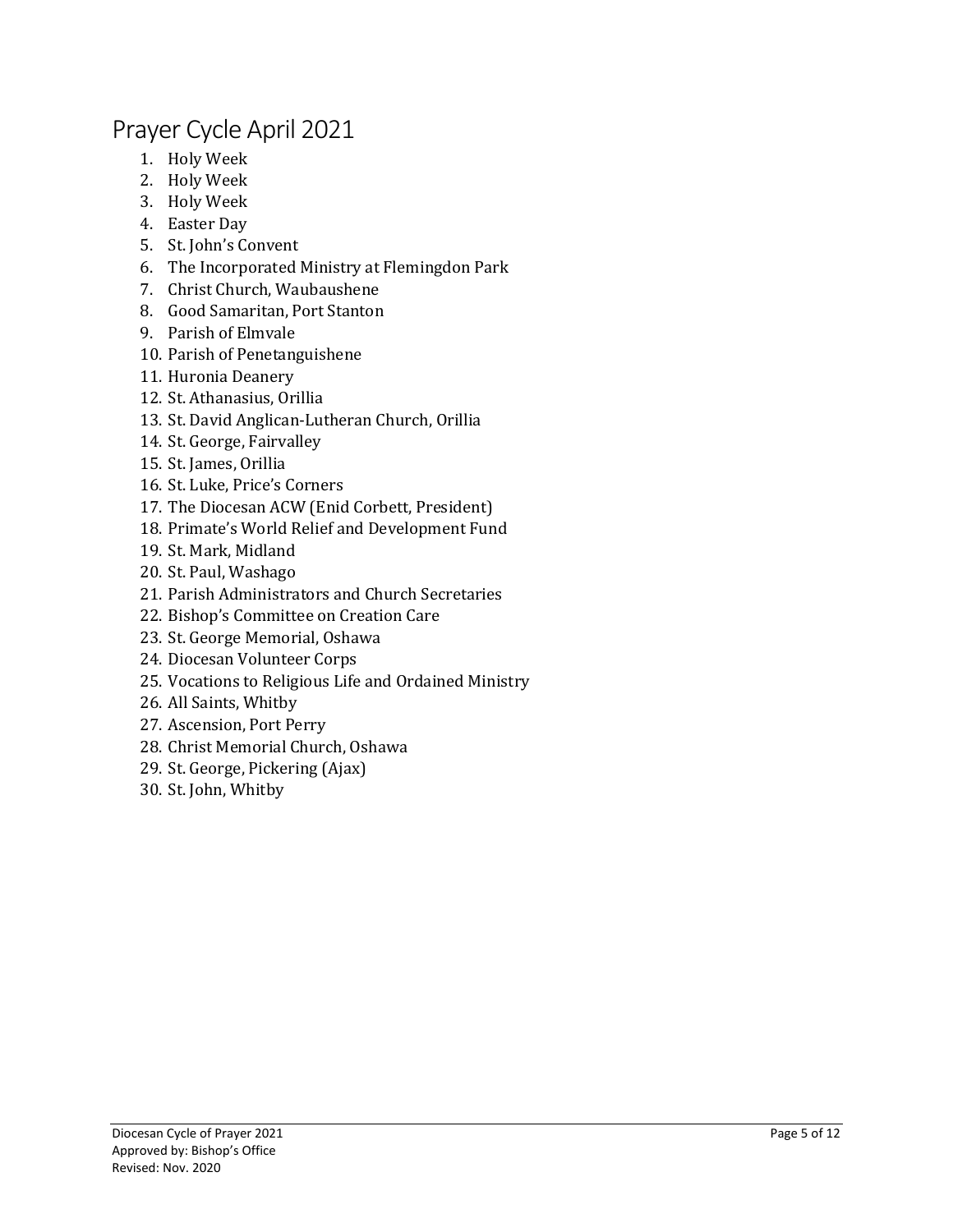#### Prayer Cycle May 2021

- 1. St. Martin's, Bay Ridges (Pickering)
- 2. New Curates of the Diocese of Toronto
- 3. St. Martin's, Courtice
- 4. St. Matthew, Oshawa
- 5. St. Paul on-the-Hill, Pickering
- 6. St. Paul, Uxbridge
- 7. St. Peter, Oshawa
- 8. St. Thomas, Brooklin
- 9. Oshawa Deanery
- 10. Wycliffe College
- 11. Trinity College
- 12. Christ Church, Bolton
- 13. Ecumenical Dialogues of the Anglican Church of Canada
- 14. Christ Church, Brampton
- 15. Holy Family, Heart Lake (Brampton)
- 16. North Peel Deanery
- 17. St. Hugh and St. Edmund
- 18. St. James the Apostle, Brampton
- 19. The Postulancy Committee
- 20. The Postulants of the Diocese
- 21. St. James, Caledon East
- 22. St. Joseph of Nazareth, Bramalea
- 23. Intercultural Committee and Bishop Kevin Robertson, Diversity Officer
- 24. St. Jude, Bramalea North
- 25. Christ Church, Scarborough
- 26. Grace Church in Scarborough
- 27. Holy Trinity, Guildwood
- 28. Thanksgiving for the 25th Anniversary of FaithWorks
- 29. Nativity, Malvern
- 30. Theological Colleges of the Anglican Church of Canada
- 31. New Hope Anglican Mission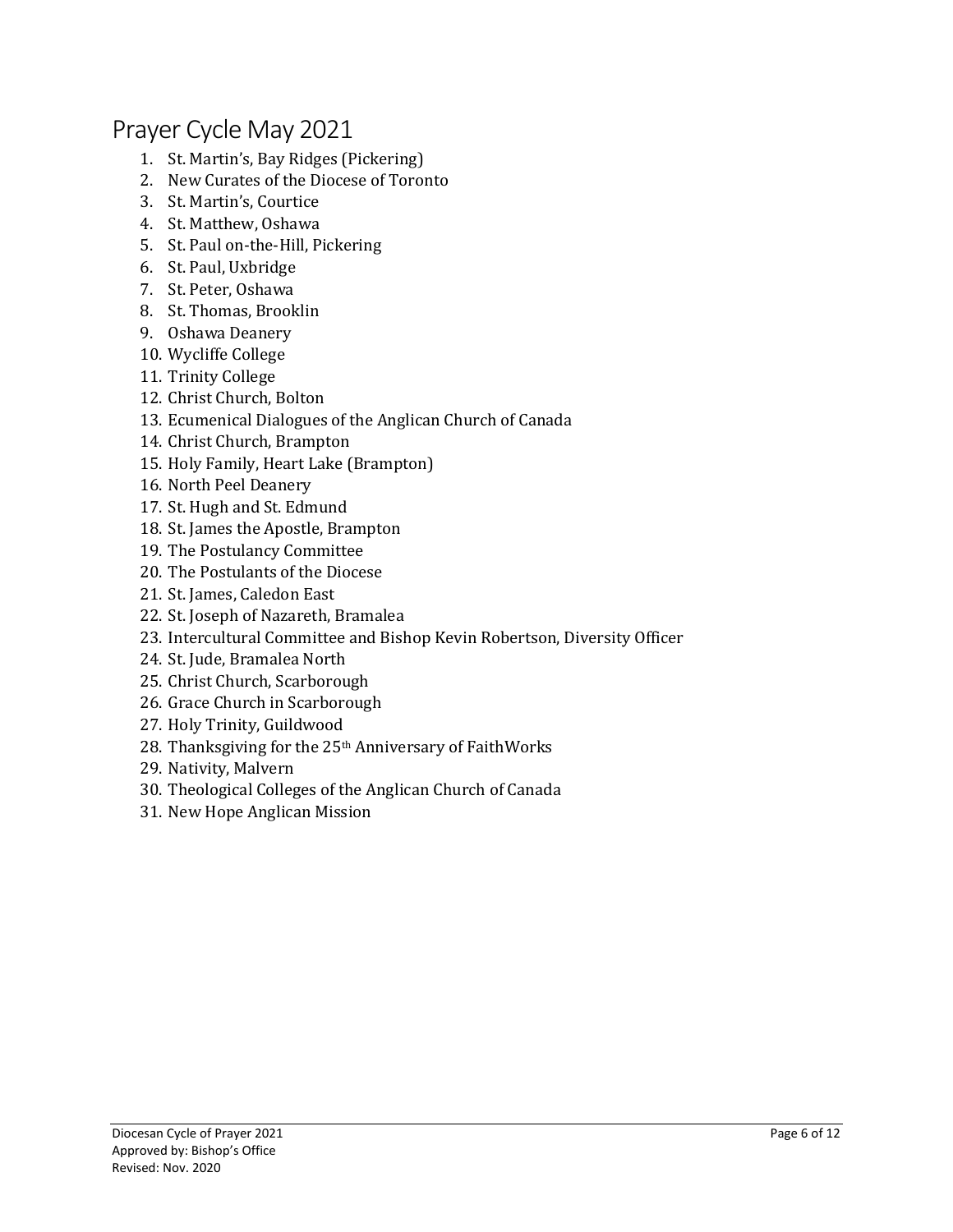#### Prayer Cycle June 2021

- 1. St. Andrew, Scarborough
- 2. St. Dunstan of Canterbury
- 3. St. John the Divine, Scarborough
- 4. St. Jude, Wexford
- 5. St. Margaret in-the-Pines
- 6. Scarborough Deanery
- 7. The Clergy of the Diocese of Toronto
- 8. The Lay Leaders of the Diocese
- 9. St. Margaret Tamil Congregation
- 10. St. Michael the Archangel
- 11. St. Ninian, Scarborough
- 12. St. Paul, L'Amoreaux
- 13. The Regional Deans
- 14. St. Peter, Scarborough
- 15. St. Timothy, Agincourt
- 16. The Fresh Start Program
- 17. The Momentum Program
- 18. Education for Ministry program
- 19. Council Fire
- 20. AURA Anglican-United Refugee Alliance
- 21. Toronto Urban Native Ministry
- 22. The Rev. Leigh Kern, Coordinator of Indigenous Ministries
- 23. Ontario Provincial Commission on Theological Education (OPCOTE)
- 24. Trent Durham Area Council
- 25. York-Simcoe Area Council
- 26. York-Scarborough Area Council
- 27. Diocesan Council, Executive Board and Trusts
- 28. York-Credit Valley Area Council
- 29. Chapel of St. Peter and St. Paul, Synod Office
- 30. The Council of General Synod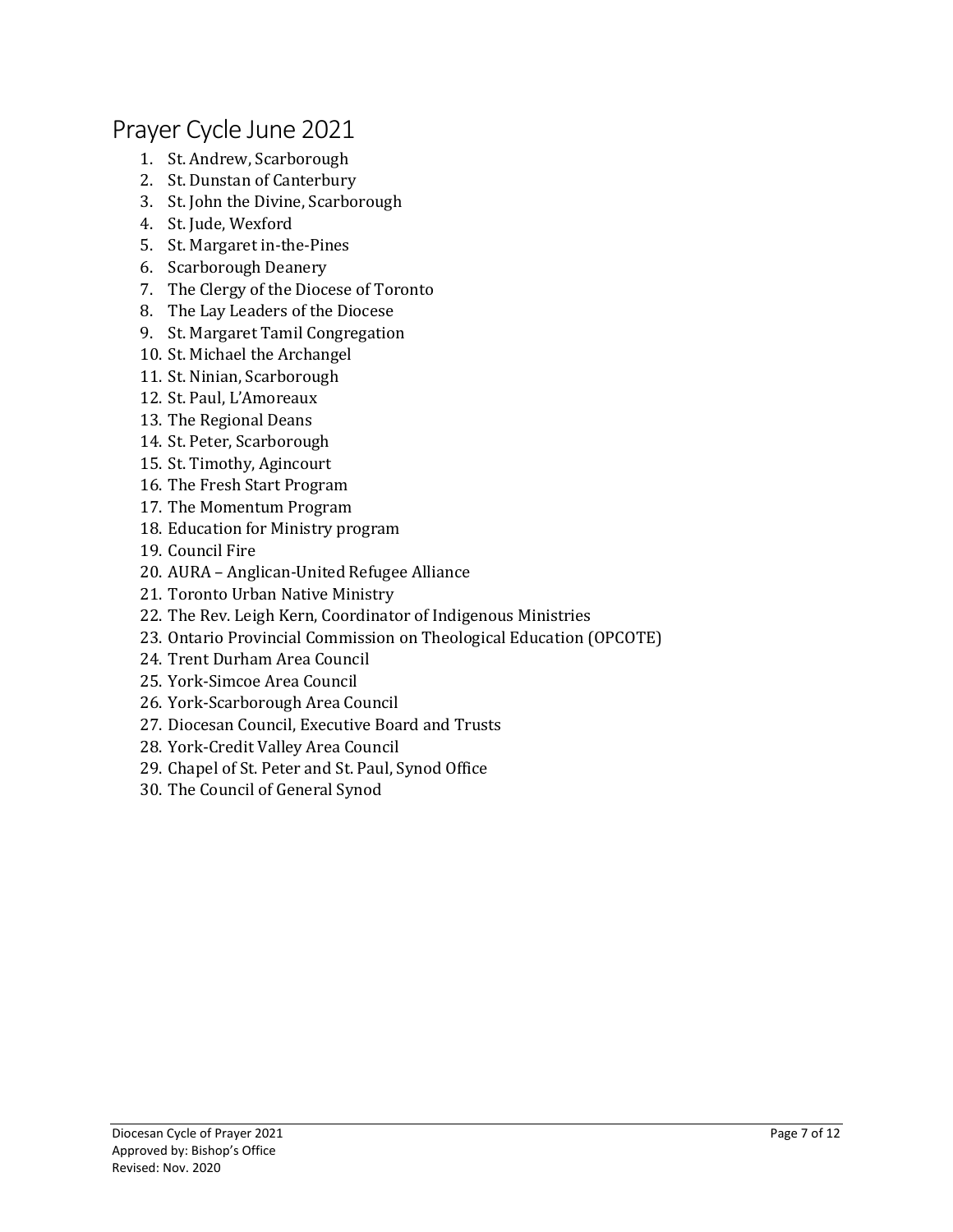# Prayer Cycle July 2021

- 1. The Anglican Church of Canada Archbishop Linda Nicholls, Primate
- 2. Good Shepherd, Stayner
- 3. St. Thomas, Shanty Bay
- 4. Nottawasaga Deanery
- 5. All Saints, Collingwood
- 6. Christ Church-St. Jude, Ivy
- 7. Holy Trinity, Clearview
- 8. Prince of Peace, Wasaga Beach
- 9. St. George, Allandale
- 10. St. George, Utopia
- 11. Mission to Seafarers
- 12. St. John, Craighurst
- 13. St. Luke, Creemore
- 14. St. Margaret, Barrie
- 15. St. Paul, Innisfil
- 16. St. Paul, Midhurst
- 17. Trinity Church, Barrie
- 18. Victoria & Haliburton Deanery
- 19. Christ Church, Bobcaygeon
- 20. Christ Church, Coboconk
- 21. St. George, Haliburton
- 22. St. James, Fenelon Falls
- 23. St. James, Kinmount
- 24. St. John, Dunsford
- 25. The Anglican Communion and the Archbishop of Canterbury
- 26. St. John, Rosedale
- 27. St. Luke, Burnt River
- 28. St. Margaret, Wilberforce
- 29. St. Paul, Beaverton
- 30. St. Paul, Lindsay
- 31. St. Paul, Minden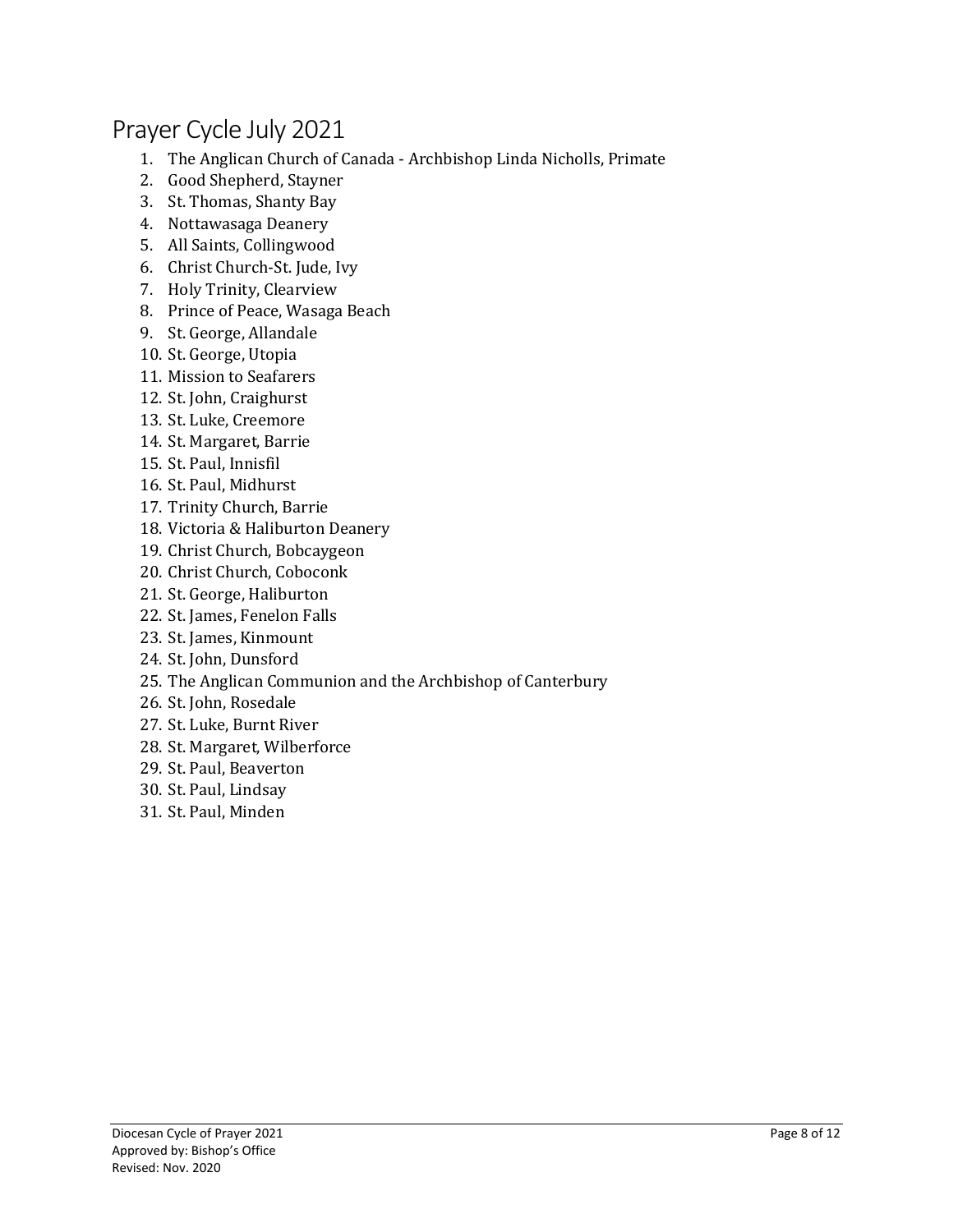#### Prayer Cycle August 2021

- 1. Camp Couchiching
- 2. St. Peter, Maple Lake
- 3. The Community of Deacons (Archdeacon Kyn Barker)
- 4. The Chapel of St. James, West Brock
- 5. Chaplains to the Retired Clergy
- 6. The Staff of the Synod Office
- 7. Giving With Grace (formerly Anglican Appeal)
- 8. St. James Deanery
- 9. Holy Trinity, Trinity Square
- 10. Mission to Seafarers
- 11. Parroquia San Esteban
- 12. Diocesan Girls' Choir School
- 13. Redeemer, Bloor St.
- 14. San Lorenzo Ruiz Anglican Church
- 15. Archbishop Anne Germond, Metropolitan of Ontario
- 16. The Anglican Church Women
- 17. St. Andrew by-the-Lake
- 18. Trinity East (Little Trinity)
- 19. St. James Cathedral
- 20. St. Paul, Bloor Street
- 21. St. Peter and St. Simon the Apostle
- 22. Bishop Riscylla Shaw
- 23. All Saints Sherbourne Street
- 24. St. Bartholomew
- 25. Evangelists, New Tecumseth
- 26. Parish of Mulmur
- 27. St. Andrew, Alliston
- 28. St. David, Everett
- 29. Tecumseth Deanery
- 30. St. John, Cookstown
- 31. St. John, East Orangeville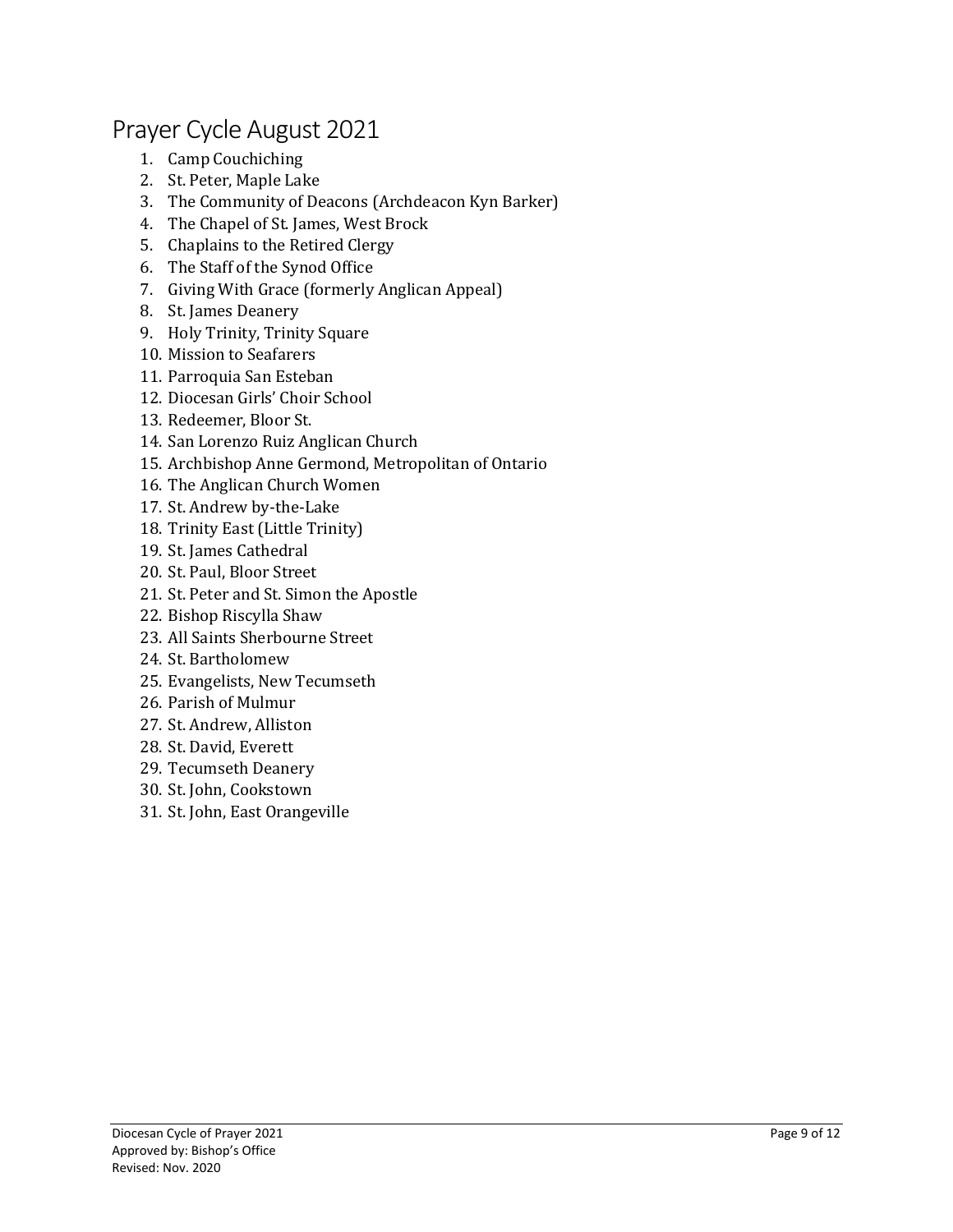## Prayer Cycle September 2021

- 1. St. Luke, Rosemont
- 2. St. Peter, Churchill
- 3. The Chapel of St. John, New Tecumseth
- 4. Trinity Church, Bradford
- 5. Bishop's Youth Ministry Committee
- 6. Citizens for Public Justice
- 7. Teachers and Students
- 8. Sisterhood of St. John the Divine
- 9. Holy Trinity School
- 10. Royal St. George's College School
- 11. St. Clement's School
- 12. School Chaplains
- 13. Lakefield College School
- 14. Order of the Holy Cross
- 15. Havergal College
- 16. Christian-Jewish Dialogue of Toronto
- 17. Trinity College School, Port Hope
- 18. Bishop Strachan School
- 19. Religious Communities of the Diocese of Toronto (SSJD & OHC)
- 20. Kingsway College School
- 21. Epiphany and St. Mark, Parkdale
- 22. St. Anne, Toronto
- 23. St. Chad
- 24. St. George by the Grange
- 25. St. Hilda, Fairbank
- 26. Parkdale-Toronto West Deanery
- 27. St. John, West Toronto
- 28. St. Martin-in-the-Fields
- 29. St. Michael and All Angels
- 30. St. Mary Magdalene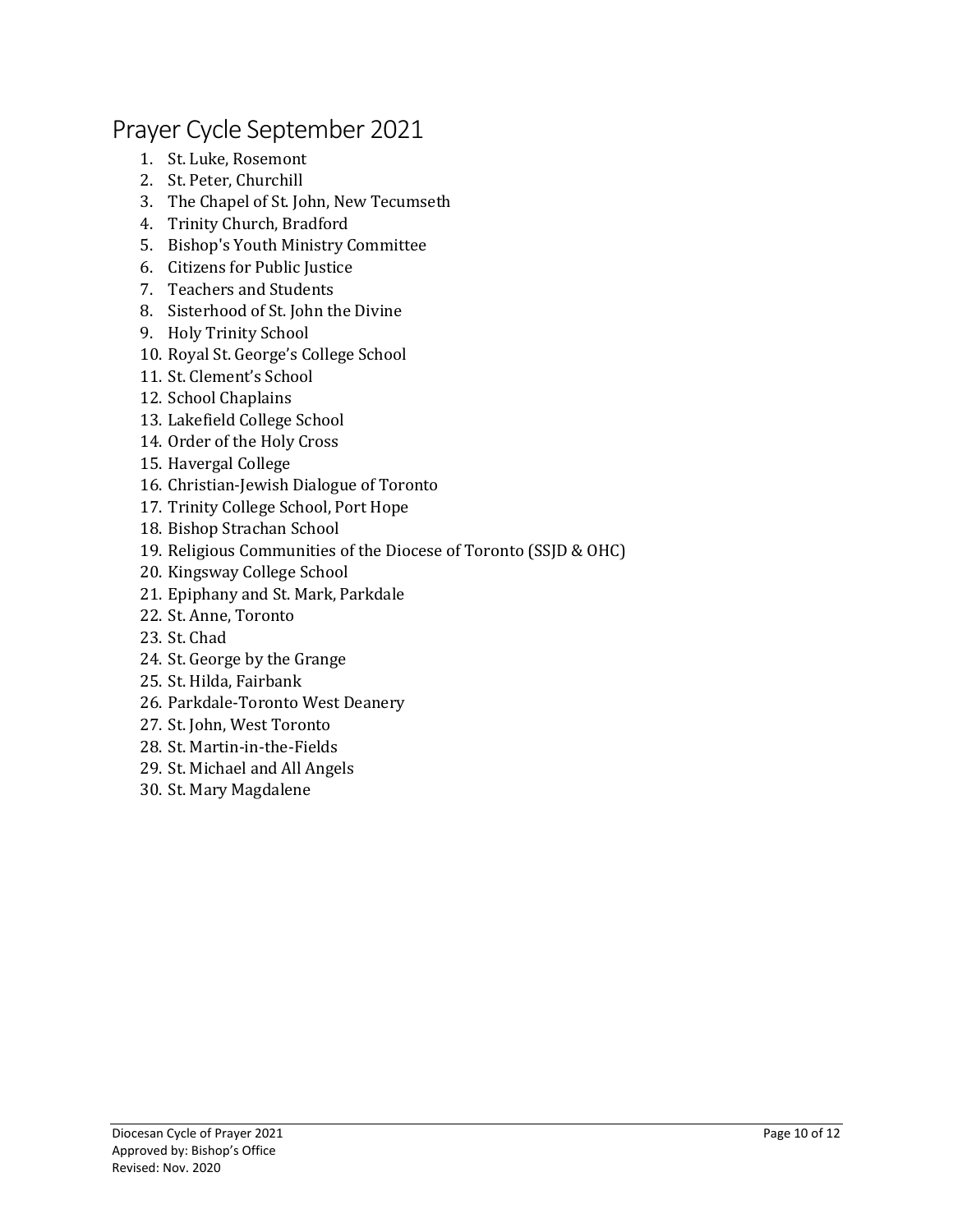#### Prayer Cycle October 2021

- 1. St. Matthias, Bellwoods
- 2. Area Pre-Synod Meetings
- 3. Flemingdon Park Ministry
- 4. Habitat for Humanity
- 5. St. Mary and St. Martha
- 6. St. Olave, Swansea
- 7. St. Paul, Runnymede
- 8. St. Stephen in-the-Fields
- 9. St. Thomas, Huron Street
- 10. Foodbanks and food sharing ministries
- 11. Farmers and food providers
- 12. Jeremiah Community
- 13. Order of the Holy Cross Priory
- 14. Provincial Synod of the Ecclesiastical Province of Ontario (Metropolitan: Archbishop Anne Germond)
- 15. FaithWorks Ministries
- 16. Health Care Chaplains
- 17. Bishop's Committee on Healing Ministries
- 18. Diocesan Parish Nurses Network
- 19. Lay Pastoral Visitors and Lay Anointers
- 20. Resurrection
- 21. St. Aidan, Toronto
- 22. St. Andrew, Japanese
- 23. St. Barnabas, Chester
- 24. Toronto East Deanery
- 25. St. Bede
- 26. St. David, Donlands
- 27. St. John the Baptist, Norway
- 28. Trinity College, Toronto
- 29. The Doctrine & Worship Committee
- 30. Wycliffe College, Toronto
- 31. Evangelical Lutheran Church in Canada